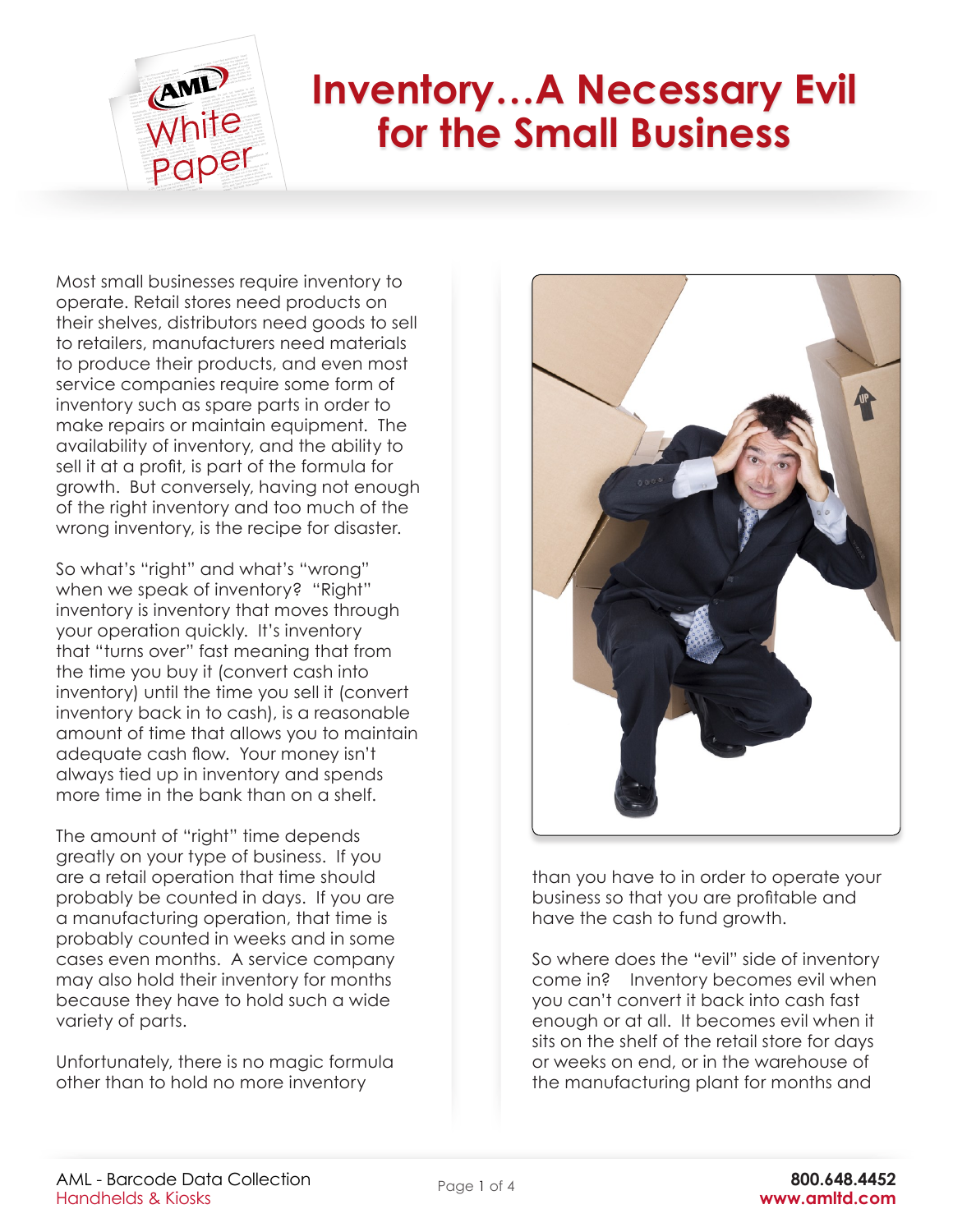months. All the time you have to keep buying the inventory that IS selling, but you have cash tied up in inventory that isn't selling. Companies can show a profit on their income statement but without cash in the bank, they can go out of business. They can't pay their bills or make payroll, vendors start to demand payment and cancel credit terms, banks call loans…it can get real ugly real fast. It's imperative that small companies conserve cash and avoid committing too much of it to inventory. Here are a few simple rules to remember when it comes to managing your inventory.

## **1. Know what you have and where it**

**is.** It sounds simple but so many small companies don't count their inventory often enough or at all. You don't know what you don't know and you can't possibly make sound decisions about what inventory to buy, how much to buy, and when to bring it in, unless you know how much you have. While you're at it, find it…know where it is. Again this sounds simple, but all too often companies "know" they have inventory, but they can't find it. Then what? They buy more. Small businesses don't count their inventory because it's an arduous task that takes time and labor and often means shutting down the operation or doing it after hours, both an inconvenience. Find a way to get it done. Turn to technology and invest in a barcode system and cut the time from days to hours. Consider "cycle counting" your product. Instead of counting all 1,000 SKUs, count 100 a day very day over the course of two weeks (10 business days) or come up with your own cycle schedule. Do whatever you have to do to put a program in place where you count your inventory regularly, at least quarterly if not monthly depending on your business.

## **2. Know what you're selling or producing and at what rate.** Again this sounds

obvious but a lot of small businesses look at the numbers at a high level (revenue) and order more inventory when they run out of what they had, or buy when their supplier offers them a good deal. Look at the rate of sale (retail) or consumption (manufacturing) of each item and know how many you need each week or month or quarter, and use this information when you're making purchase decisions on future inventory. Your sales data should give you this information from either your Point-of Sale system for retail stores or your accounting system for manufacturing companies. If you're a manufacturing company and your accounting software isn't that sophisticated, research what's called a "Kan-Ban" system. It's a simple card system that triggers a purchase when your inventory of a part gets down to a minimum level….no computer required for the most basic implementation.

- **3. Bring in new inventory in smaller increments more frequently.** Let's say you know you need 1,000 widgets each month and your supplier will give you 30 day terms when you buy them. You bring in the 1,000 you need, but just know that in 30 days you have a big bill to pay. Why not bring in 250 each week? Doing so cuts that big invoice into four smaller, more manageable bills spread out over a month. You hang on to your money longer, smoothing out your cash flow. Worried the suppler may not go for it? Worried they might not give you the same price? You never know until you ask. Negotiate. Most suppliers will work with you if they want your business and if they won't, consider suppliers that will. Look for every way possible way to conserve your cash and spread out your bill payments.
- **4. Avoid FISH inventory at all costs.** FISH stands for "First In, Still Here". Use your data that tells you how much inventory you have and how much you're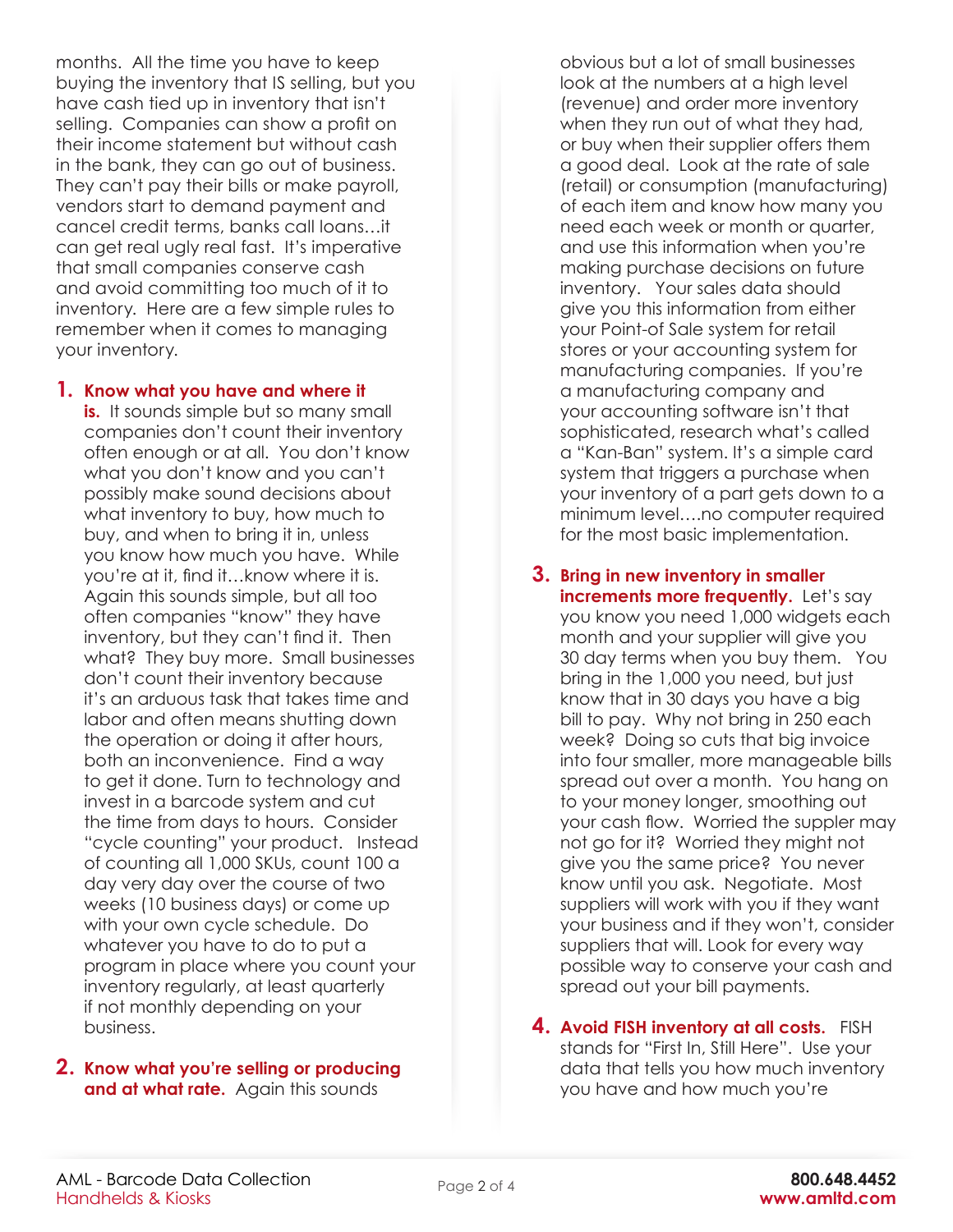selling, or consuming, to make rational decisions about how much inventory to buy and when to bring it in. If an item is selling like hotcakes and all the indications are that it will continue that trend, then bring in a little more. Make the investment and if it continues to sell, your company will grow. But if the sale or consumption of an item is slowing, or worse stopped, it doesn't take a rocket scientist to know not to buy any more of that item. And never let a supplier influence or even make purchasing decisions for you. It's their job to SELL you, not to protect your bank account. FISH inventory is the most sinister of the evil inventory because it will either have to be sold at deep discount which means little or no profit, possibly even a loss, OR it will have to be written off entirely and discarded, which means a 100% loss on the cash invested in that inventory. You might as well have thrown the money in the trash can to start with. Doesn't get much worse than that.

- **5. Consider marking your inventory** with some sort of date or lot code so that you use the oldest inventory first. You can even just store the inventory in a manner so that the oldest inventory is sold or pulled first. The same approach is used at the grocery store in the dairy aisle. Milk is stocked on the shelf with the oldest in front so it gets pulled first. Use a similar strategy to ensure that you don't get stuck with inventory that has become obsolete, outdated, or maybe even ruined.
- **6. Minimize your inventory losses.** Losses are called "shrinkage". Let's say you start with \$1,000 in inventory and you sell \$200 of it , but when you count it again you only have \$700. What happened to the other \$100? No one knows? That's shrinkage. Its unexplained inventory losses. It might be theft, either by customers or employees. It might be spoilage or inventory that as ruined

during the manufacturing process and not accounted for. Or it could be just bad bookkeeping. Maybe you really sold \$300 in inventory, not \$200, but your system for valuating your inventory has a problem. Maybe you really didn't lose the \$100 but it will show up as a loss on your financial statements. How can you prevent or minimize shrinkage?

- **►** The first step in preventing inventory shrinkage is to go back and read tip #1. Count your inventory and count it often. Discrepancies will occur in your accounts between physical counts and the sooner you discover there is a problem, the easier it will be to find the source. The more time that lapses, the harder it will be to find the cause of the shrinkage. It's just common sense.
- **►** Store your inventory properly. Remember what your inventory is… its cash that has temporarily taken the form of products that you will sell. It has value but only if you take care of it. Store it properly. Handle it with care. Invest in proper containers, shelving, racks, and product-handling equipment…whatever will allow you to move and store your inventory in the safest way possible. Break it or ruin it and its garbage. Money down the drain.
- **►** If you are a manufacturing company, always scrutinize your Bills of Materials, which are the parts lists from which your products are made. The valuation of your products is based on these "BOMs". If the BOMs are wrong, your inventory valuation will be wrong. If you are using parts in the assembly of your product that are NOT listed in your BOM, then they aren't "relieved" from inventory and your accounting system thinks they are still on the shelf in their bin. But when you go to count, they aren't there. You just experienced inventory shrinkage.